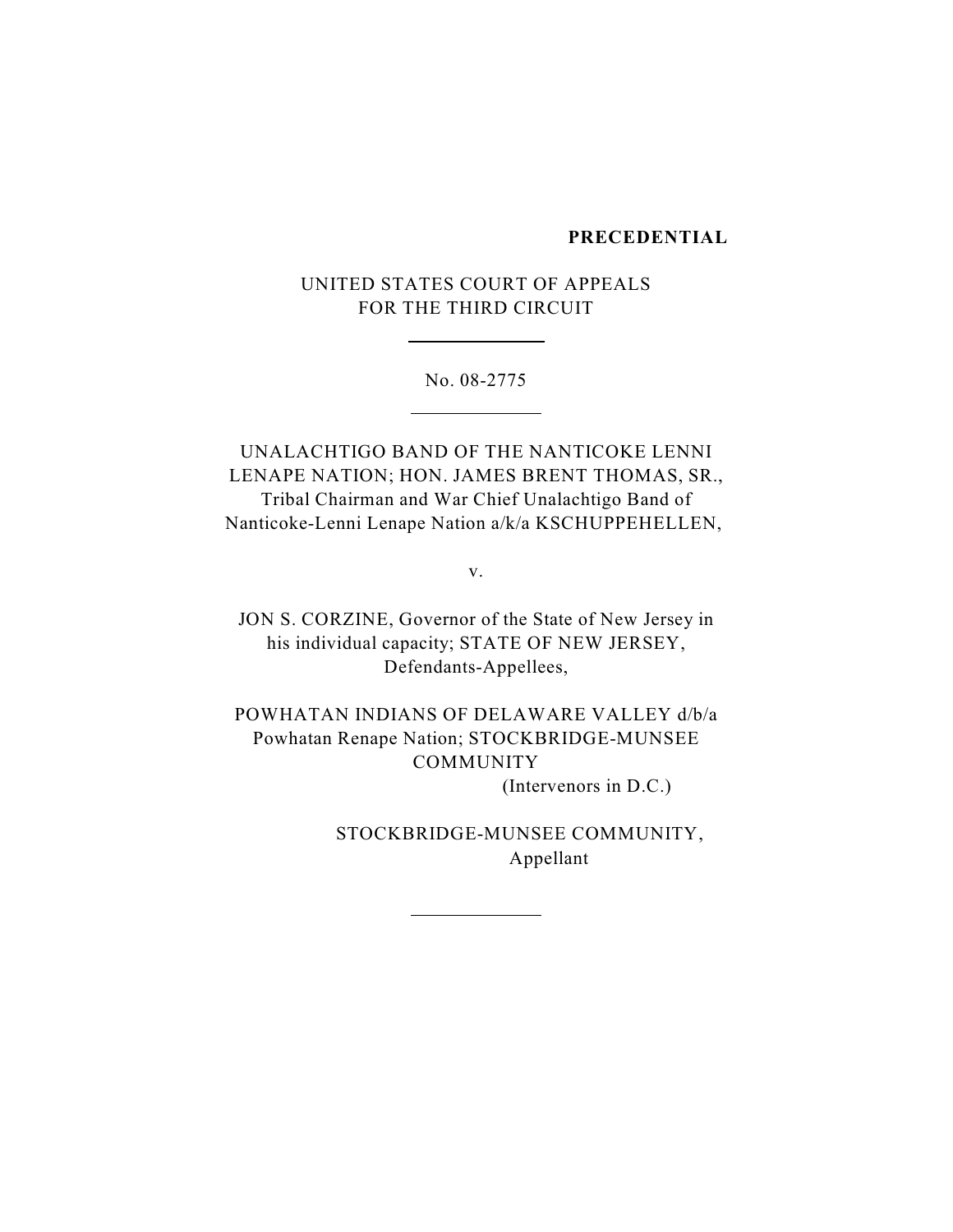On Appeal from a Final Order of the United States District Court for the District of New Jersey District Court No. 05-cv-05710 District Judge: The Honorable Joseph H. Rodriguez

Argued March 8, 2010

 $\overline{a}$ 

Before: AMBRO, SMITH, and MICHEL<sup>\*</sup>, *Circuit Judges* 

(Filed: May 25, 2010)

Don B. Miller, Esq. (argued) Don B. Miller, PC 1305 Cedar Avenue Boulder, CO 80304

Donald B. Veix, Jr., Esq. Anthiel Maslow & MacMill, LLP 131 West State Street Doylestown, PA 18901

Howard Bichler Stockbridge-Munsee Community

The Honorable Paul R. Michel, Chief Judge of the \* United States Court of Appeals for the Federal Circuit, sitting by designation.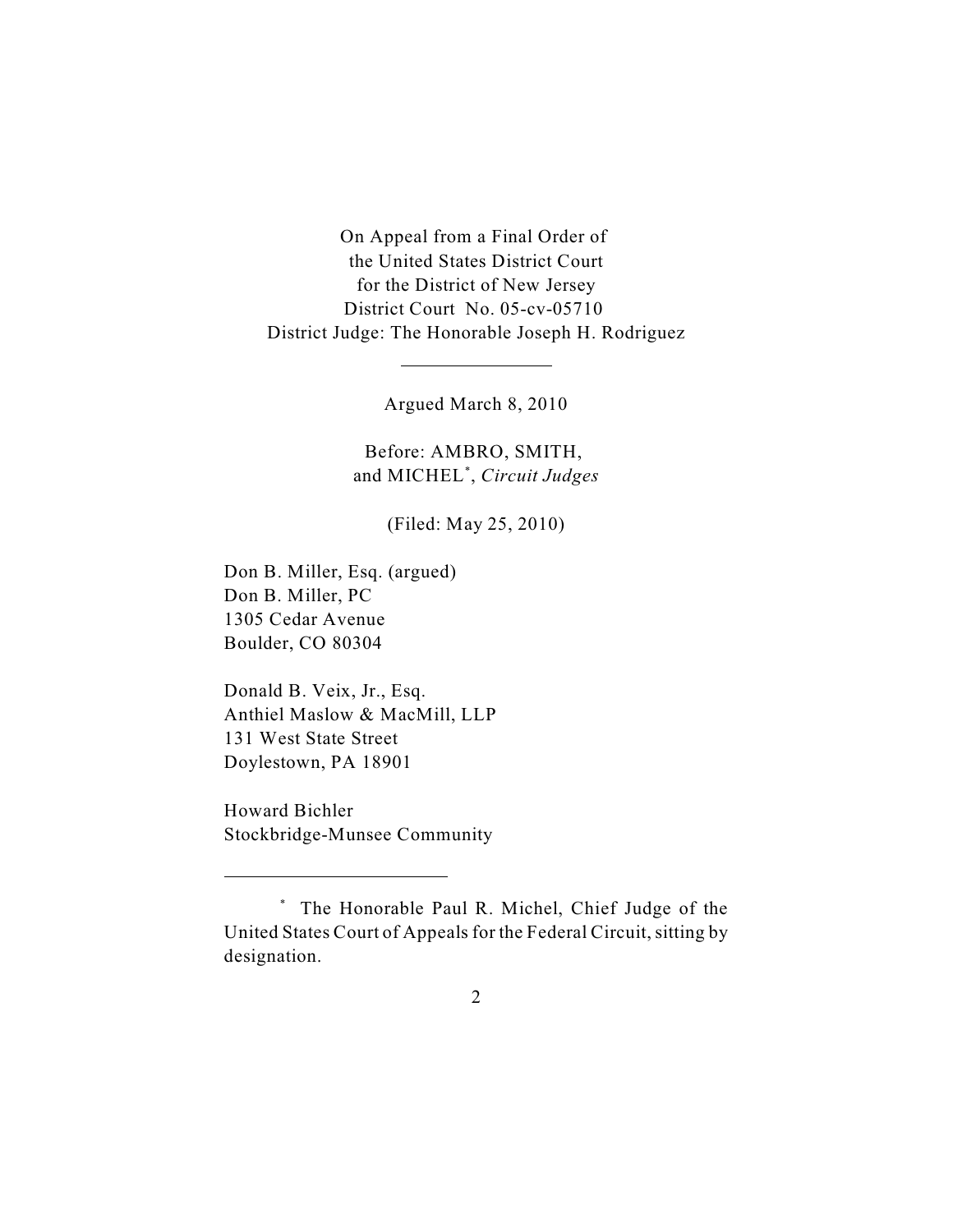N8476 Moh He Con Nuck Rd. Bowler, WI 54416

Michael Coren, Esq. Levy, Angstreich, Finney, Baldante, Rubenstein & Coren, PC Ten Melrose Avenue Woodcrest Pavilion Suite 450 Cherry Hill, NJ 08003 *Counsel for Appellant*

Anne Milgram Lewis A. Scheindlin Ellen M. Hale (argued) Attorney General of New Jersey R.J. Hughes Justice Complex P.O. Box 112, 25 Market Street Trenton, NJ 08625 *Counsel for Appellee*

Harris N. Feldman, Esq. Schnader, Harrison, Segal & Lewis LLP Woodland Falls Corporate Park 220 Lake Drive East Suite 200 Cherry Hill, NJ 08002  *Counsel for Intervenor-Appellee Powhatan Indians of DE Valley*

Michael J. Fasano (argued) Edward C. Eastman, Jr.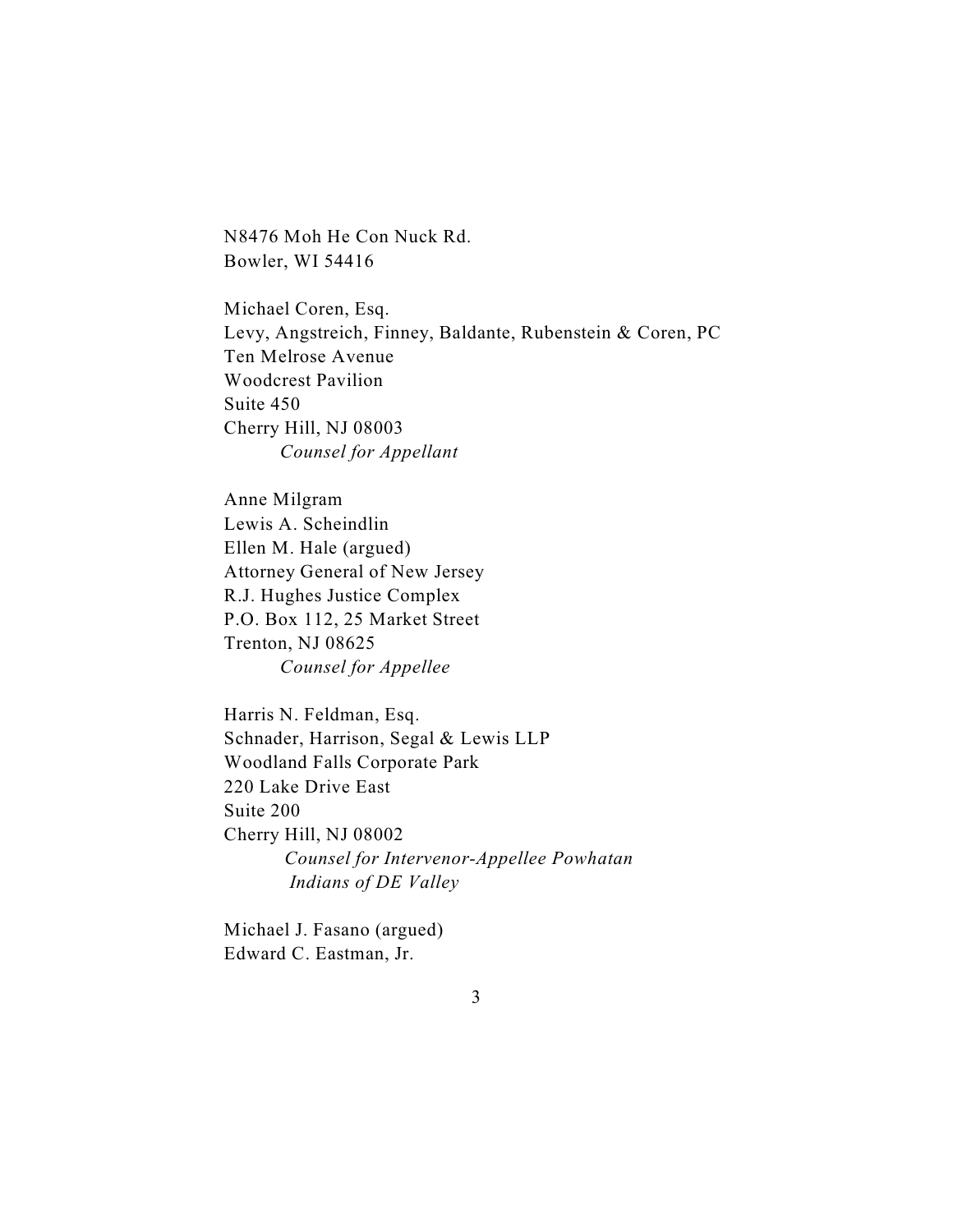Lomurro, Davison, Eastman and Munoz, P.A., Monmouth Executive Center 100 Willow Brook Road, Building 1 Freehold, NJ 07728 *Counsel for Amicus, New Jersey Land Title Association*

 $\overline{a}$ 

 $\overline{a}$ 

### OPINION OF THE COURT

MICHEL, Circuit Judge

Plaintiff Unalachtigo Band of Nanticoke-Lenni Lenape Nation ("Unalachtigo") filed a complaint in District Court, based on the Nonintercourse Act, 25 U.S.C. § 187, seeking possession of land in New Jersey that previously constituted the Brotherton Indian reservation. Intervenor-appellant Stockbridge-Munsee Community ("Stockbridge") moved to dismiss Unalachtigo's complaint under Rule 19 of the Federal Rules of Civil Procedure, claiming a non-frivolous interest in the property. In a single order, the District Court dismissed Unalachtigo's complaint sua sponte for lack of standing and also denied Stockbridge's Rule 19 motion to dismiss, finding that Stockbridge did not have a non-frivolous interest in the property because it had failed to demonstrate that it was a successor-ininterest to the Brotherton Indians. Stockbridge appeals to this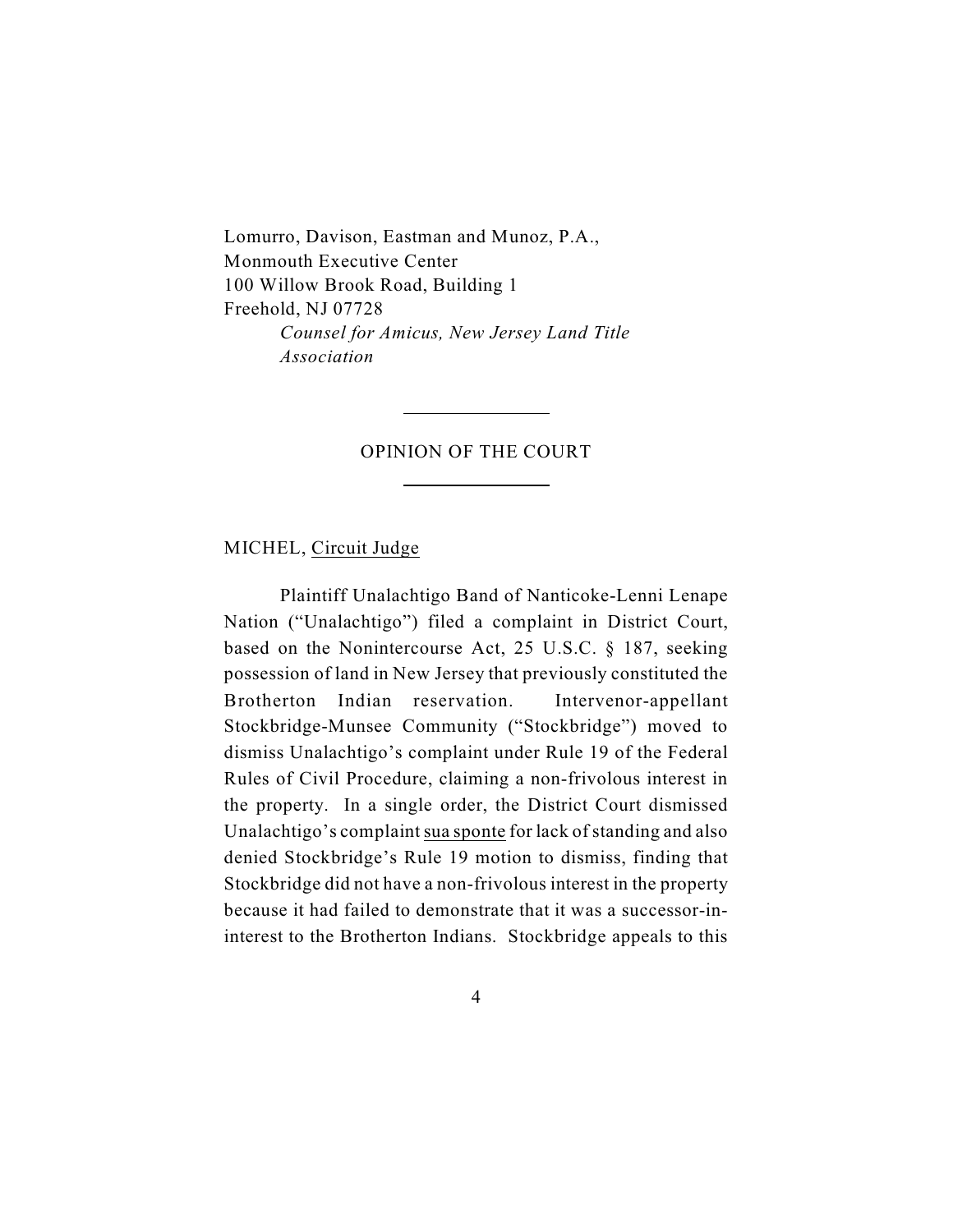court, arguing that the District Court opinion should be vacated because that court lacked jurisdiction to rule on Stockbridge's motion once it determined that Unalachtigo's complaint should be dismissed for lack of standing. We agree with Stockbridge and will vacate-in-part the portion of the District Court's order and opinion denying Stockbridge's Rule 19 motion.

I.

During the French and Indian War, the Colonies faced enemies in the form of France and its Delaware Indian allies, some of whom had migrated west from New Jersey decades earlier. Within the Colony of New Jersey, small bands of Delaware Indians remained. Fearing an alliance between those remaining Delaware Indians and those to the west, New Jersey entered into a treaty with those remaining Delawares in 1758. In return for giving up their claims to lands, the Delaware Indians who wished to remain in New Jersey were settled on a reservation called Brotherton, in an area that today is located within Shamong Township. These Indians formed a tribal government known as the Brotherton Indians. A fter the French and Indian War ended, New Jersey grew less concerned about the welfare of the Brotherton Indians. Government financial assistance was withdrawn, and in 1801 the povertystricken tribe asked the State of New Jersey to sell its reservation and help it move to central New York, where the Mohican Indians on the New Stockbridge reservation had invited them to live. The State legislature obliged, and the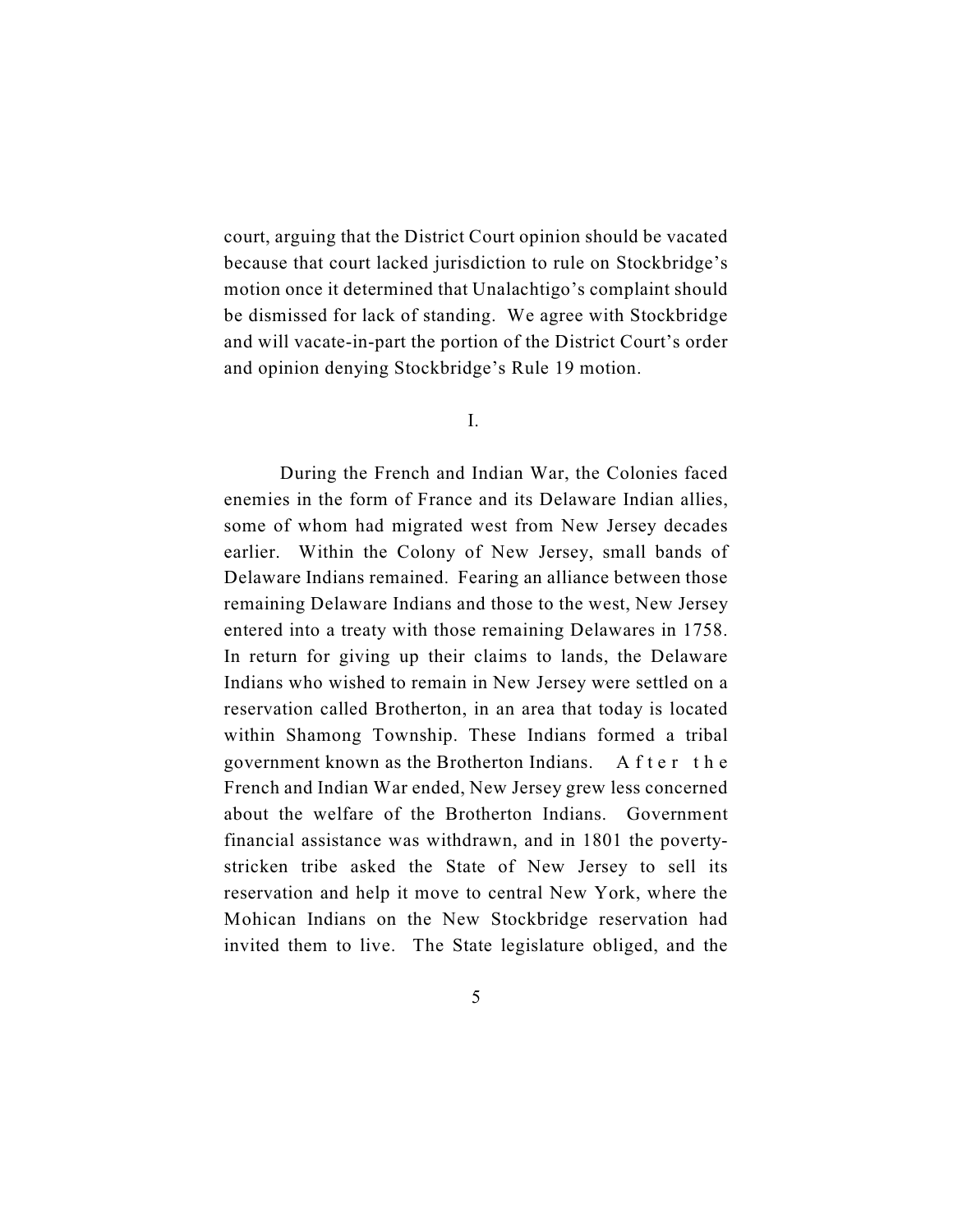majority of the Brotherton moved to New York, where State agents ensured that the formal merger agreement between the Stockbridge and Brotherton tribes granted full membership rights to the Brotherton Delaware. The State then sold the reservation and held the proceeds, which the combined tribe later used to purchase land in Wisconsin after it was forced out of New York in the 1820s and 30s.

In 1823, the Brothertons and Stockbridge again executed a formal tribal agreement to ensure they would receive equal right in the newly purchased Wisconsin lands. In 1832, the Stockbridge Brothertons appeared before the New Jersey legislature seeking compensation for off-reservation treaty hunting and fishing rights not included in the 1802 cession. The legislature appropriated \$2,000 and the Indians signed a transfer agreement, purportedly relinquishing the last of Brotherton's tribal rights in New Jersey.

According to Stockbridge, New Jersey's purchase of the Brotherton reservation did not comply with federal law. Since 1789, federal law has required Congress to approve the sale of any Indian lands. Because the State failed to get Congressional approval, the 1801 sale violated federal law and failed to extinguish Indian property rights in the tract.

In the 1990s, a tribe of Delaware Indians in Oklahoma sought to pursue this claim. It asked the legal office for the Bureau of Indian Affairs ("BIA"), as its trustee, to develop and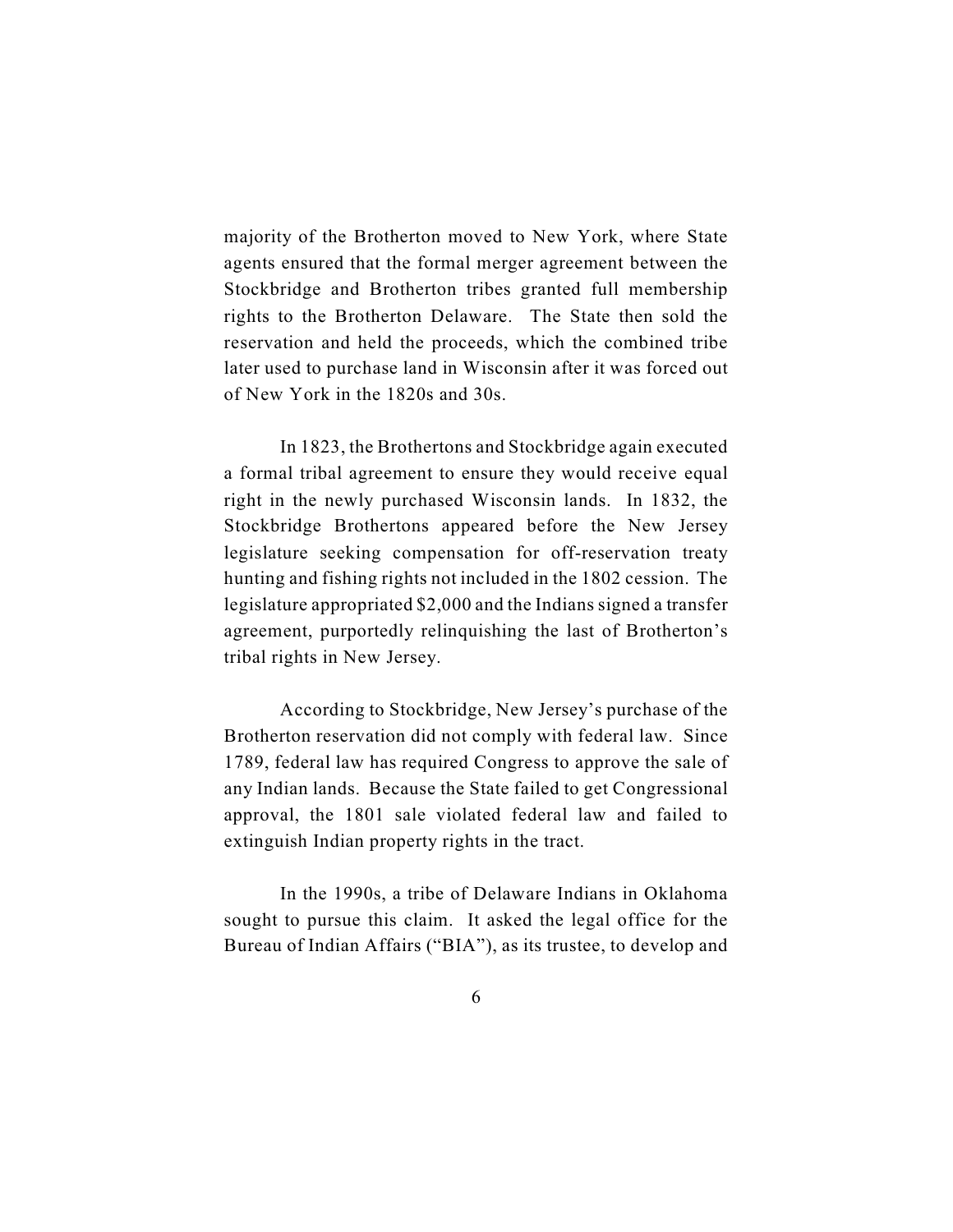prosecute the claim on its behalf. The federal lawyers, with the help of a BIA historian, investigated the history of the Brotherton reservation and concluded that, while there probably was a meritorious claim to be pursued, this tribe of Delawares from Oklahoma was not the one to do it because it was not the successor-in-interest to the Brotherton Delaware Tribe. Instead, it appeared that the Stockbridge-Munsee Tribe (the intervenorappellant "Stockbridge") in Wisconsin was the likely successor and, in 2000, the Interior Department's top Indian-affairs lawyer advised Stockbridge of its potential claim. Stockbridge then retained counsel and an expert historian to investigate the claim.

Before Stockbridge acted on its claim, the Unalachtigo, an Indian group in southern New Jersey not recognized by the United States or the State of New Jersey, filed this 2005 action claiming to be the rightful owners of the Brotherton reservation and seeking its possession. Asserting its claim through the Nonintercourse Act ("Act"), the Unalachtigo alleged that New Jersey's sale of the reservation in 1802 violated the Act because the sale of Indian lands is void if it is without Congressional consent.

 Stockbridge determined that this suit likely would result in judicial interpretation of the same treaties and statutes that should necessarily form the basis of its own claim if it later decided to pursue it. But Stockbridge did not want to litigate these matters in the context of the Unalachtigo suit. Concerned that its interests could be impaired if the action proceeded in its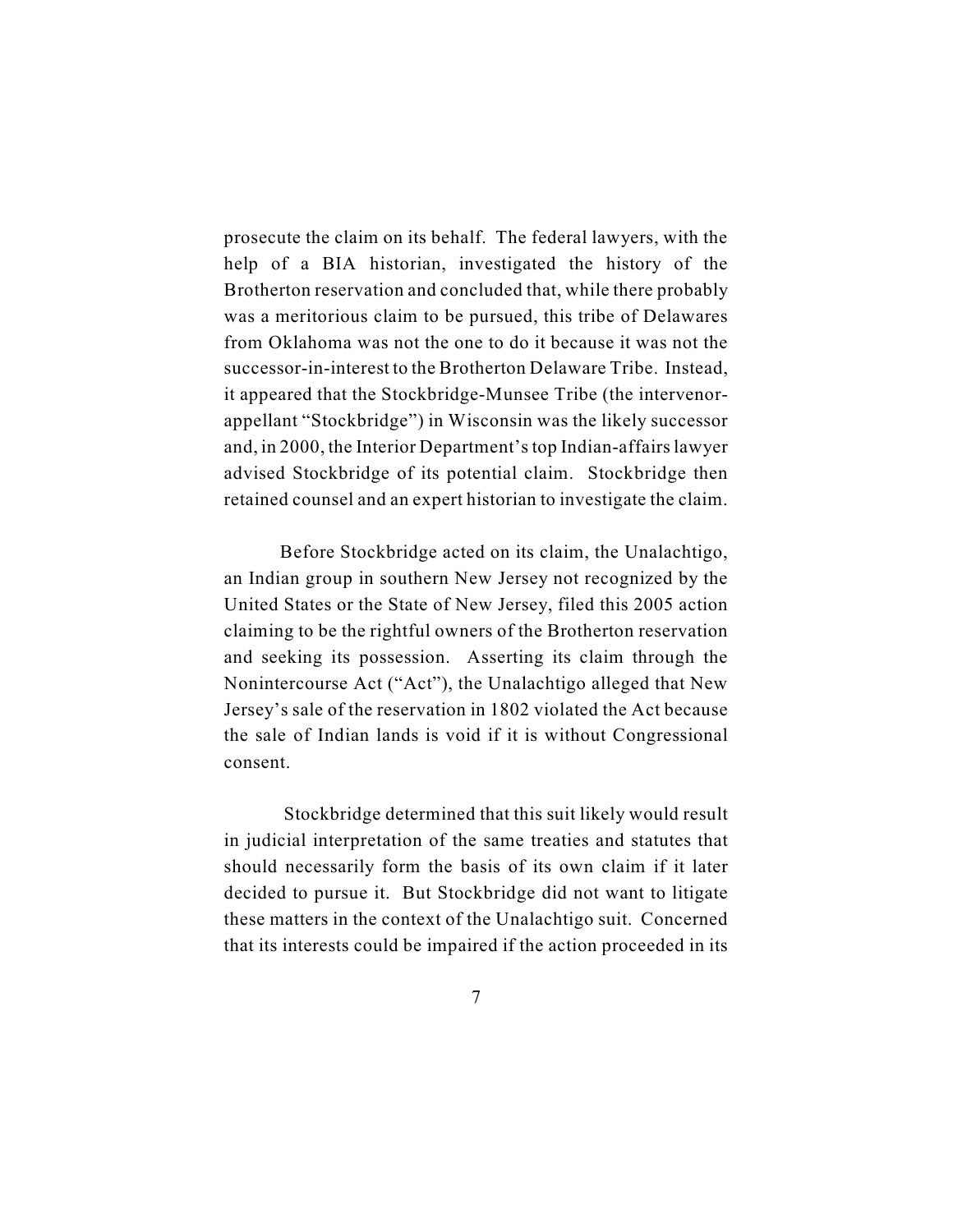absence, Stockbridge moved to intervene as a defendant for the sole purpose of seeking dismissal of the Unalachtigo's complaint under Rule 19 for failure to join it as an indispensable party claiming sovereign immunity. Stockbridge claimed that it was the successor-in-interest to the Brotherton Indians. However, it did not claim an interest in the land of the Brotherton reservation or otherwise move to address its interests on the merits.

Before the District Court rendered a decision on Stockbridge's Rule 19 motion, Unalachtigo amended the Complaint to name the State of New Jersey and Governor Jon S. Corzine ("State defendants") and dismissed as to the other, Burlington County defendants. The State defendants filed a motion to dismiss based on Eleventh Amendment immunity as well as other defenses. The State defendants later withdrew their motion to dismiss without prejudice for the District Court to resolve Stockbridge's motion.

On May 20, 2008, the District Court denied Stockbridge's motion under Rule 19 and dismissed Unalachtigo's case for lack of standing sua sponte. Both Unalachtigo and Stockbridge appealed the court's order. Unalachtigo was unable to obtain counsel and its appeal was therefore dismissed.

In its opening brief, Stockbridge did not challenge the District Court's dismissal of Unalachtigo's complaint, but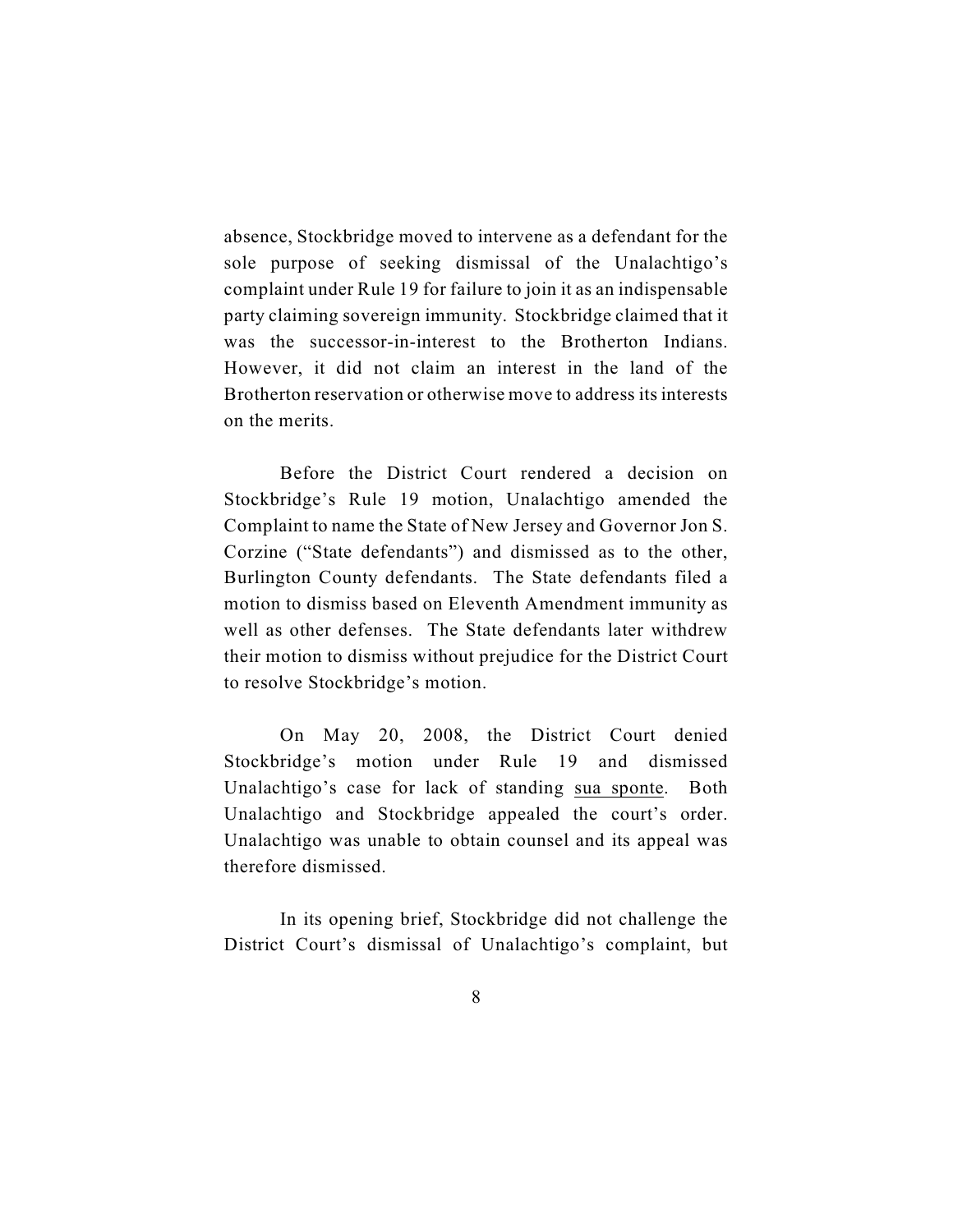instead requested that this court reverse the District Court's ruling that, because Stockbridge is not Brotherton's successor, it was not an indispensable party pursuant to Rule 19(a). Stockbridge argued that it was the successor-in-interest to the Brotherton. In response, the State of New Jersey argued that the decision should be affirmed because there was no case or controversy as a result of the dismissal of Unalachtigo's amended complaint. On reply, Stockbridge abandons its original argument that the District Court erred in denying its Rule 19 motion. Stockbridge instead argues that the District Court opinion should be vacated because the District Court lacked jurisdiction to rule on the Rule 19 motion once it determined that Unalachtigo's complaint should be dismissed for lack of standing.

### II.

Article III extends the Judicial Power of the United States only to "cases" and "controversies." The Supreme Court has held that "federal courts are without power to decide questions that cannot affect the rights of litigants in the case before them." North Carolina v. Rice, 404 U.S. 244, 246 (1971). As the Supreme Court emphasized, "Without jurisdiction the court cannot proceed at all in any cause. Jurisdiction is power to declare the law, and when it ceases to exist, the only function remaining to the court is that of announcing the fact and dismissing the cause." Steel Co. v. Citizens for a Better Env't, 523 U.S. 83, 94 (1998) (internal quotation marks omitted).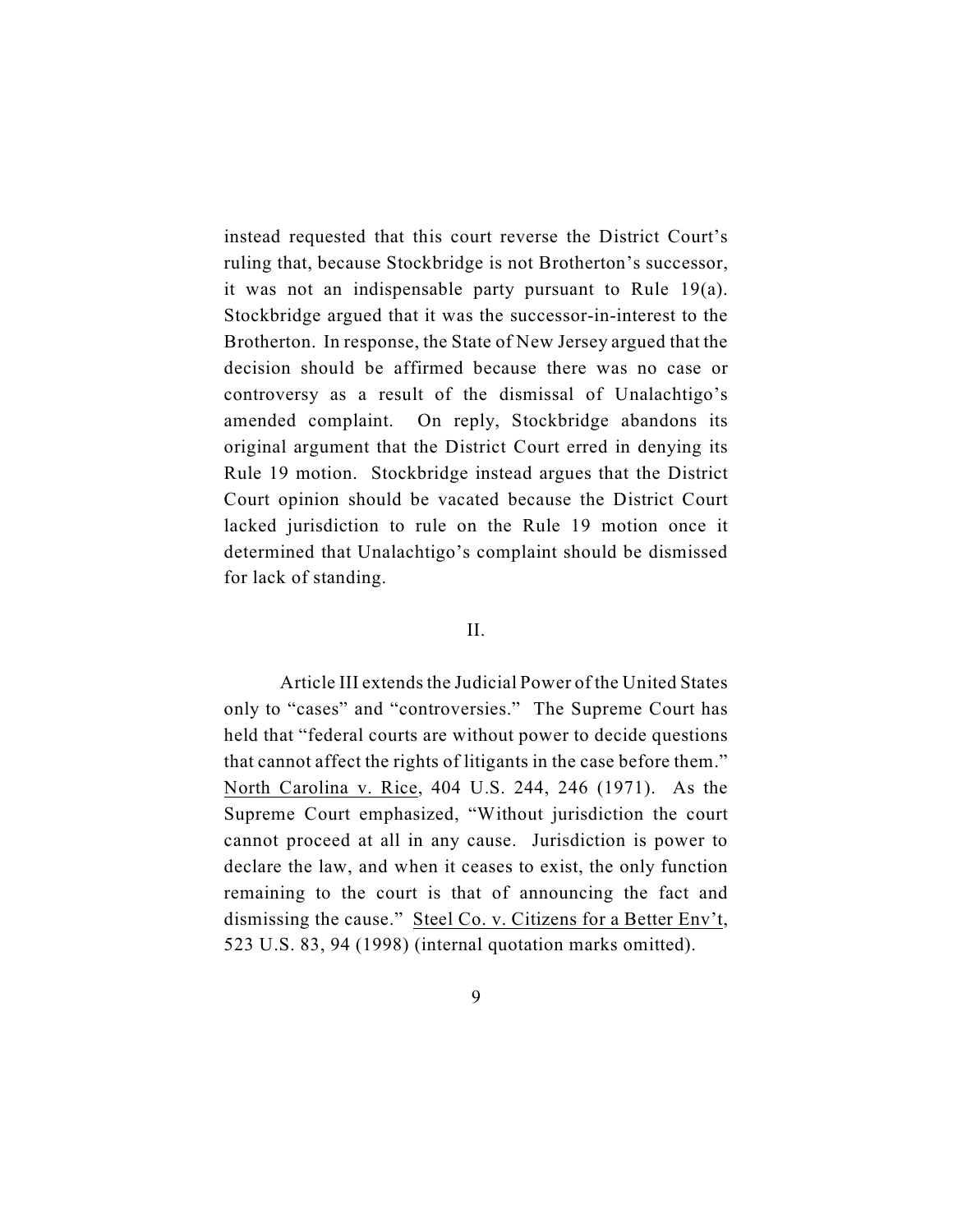In New Jersey v. Heldor Indus., Inc., 989 F.2d 702, 705 (3d Cir. 1993), this court vacated an opinion entered by a lower court after it lost jurisdiction. The State of New Jersey initially objected to Heldor's bankruptcy settlement agreement, but later advised the bankruptcy judge that it would withdraw its objection. Id. at 704. Despite being aware of the withdrawal, the bankruptcy judge still issued a memorandum opinion concluding that the State's objection was overruled. See id. at 704-05. After the District Court affirmed the bankruptcy judge's opinion, Heldor appealed to this court, arguing that the bankruptcy judge lacked the jurisdiction to issue its opinion. See id. at 705. This court agreed, reasoning, "[s]ince from the time of the Framers to the present federal courts have been limited in their power to decide only 'cases' or 'controversies' and not render advisory opinions, it is apparent that the bankruptcy judge could not exercise 'the judicial Power of the United States' over a non-existent dispute[.]" Id. at 709. The controversy was moot after the State's withdrawal of its objection and, thus, the bankruptcy judge's memorandum was an improper "advisory" opinion. See id. at 707.

The Ninth Circuit analyzed the issue similarly in Environmental Protection Information Center, Inc. v. Pacific Lumber Co., 257 F.3d 1071 (9th Cir. 2001). In that case, the appellant asked the Ninth Circuit to vacate an order, filed after the case had become moot, outlining the District Court's reasons for granting a preliminary injunction. Id. at 1073. The appellee agreed that the District Court lost jurisdiction, but argued that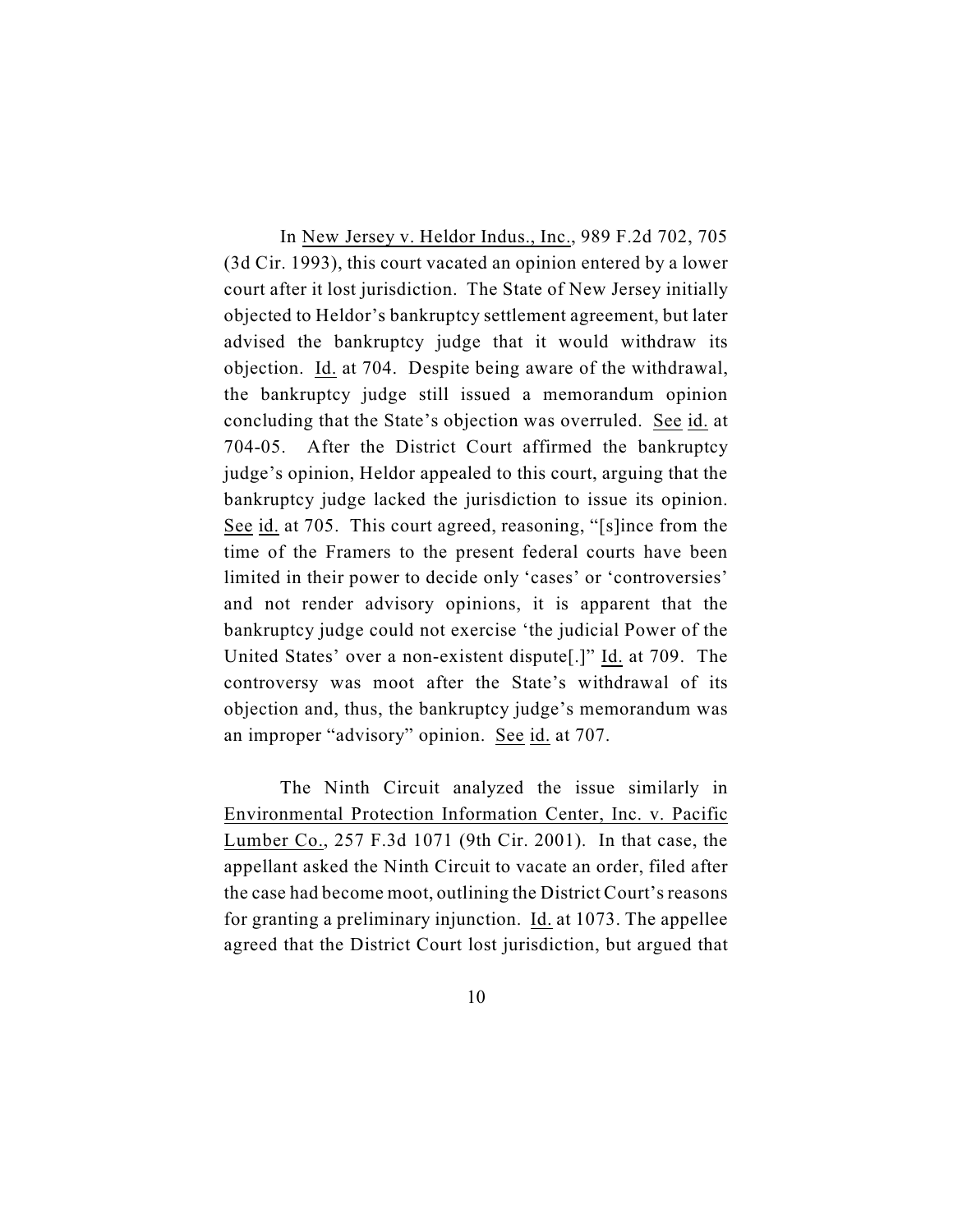the appellant lacked standing to appeal because the final judgment was in the appellant's favor. Id. The Ninth Circuit acknowledged that the appeal "d[id] not qualify for prudential standing in the most used settings (reformation of judgment, future economic loss or collateral estoppel)[.]" Id. at 1076. Nevertheless, the court, like the majority in Heldor, held that the District Court's decision to "flout the dictates of Article III and render an opinion in spite of knowing the cause was moot did render [the appellant] an 'aggrieved party.'" Id. at 1077. The court explained, "[w]hile it is true that all dicta 'have no preclusive effect,' dicta entered after a court has lost jurisdiction over a party inflicts a wrong on that party of a different order than that which exists in the usual case of extraneous judicial pronouncement." Id. (internal citation omitted). The Ninth Circuit therefore vacated the District Court's order and remanded. Id.

In this case, the District Court dismissed Unalachtigo's amended complaint for lack of standing. Because intervention is ancillary to a main cause, once the District Court determined that Unalachtigo's cause of action should be dismissed for lack of standing, there no longer was a live case or controversy. See Fuller v. Volk, 351 F.2d 323, 328 (3d Cir. 1965) (holding that intervention contemplates an existing suit and is ancillary to the main cause of action); see also Littlejohn v. BIC Corp., 851 F.2d 673, 677 n.7 (3d Cir. 1988) ("[I]ntervention is ancillary and subordinate to a main cause and whenever an action is terminated, for whatever reason, there no longer remains an